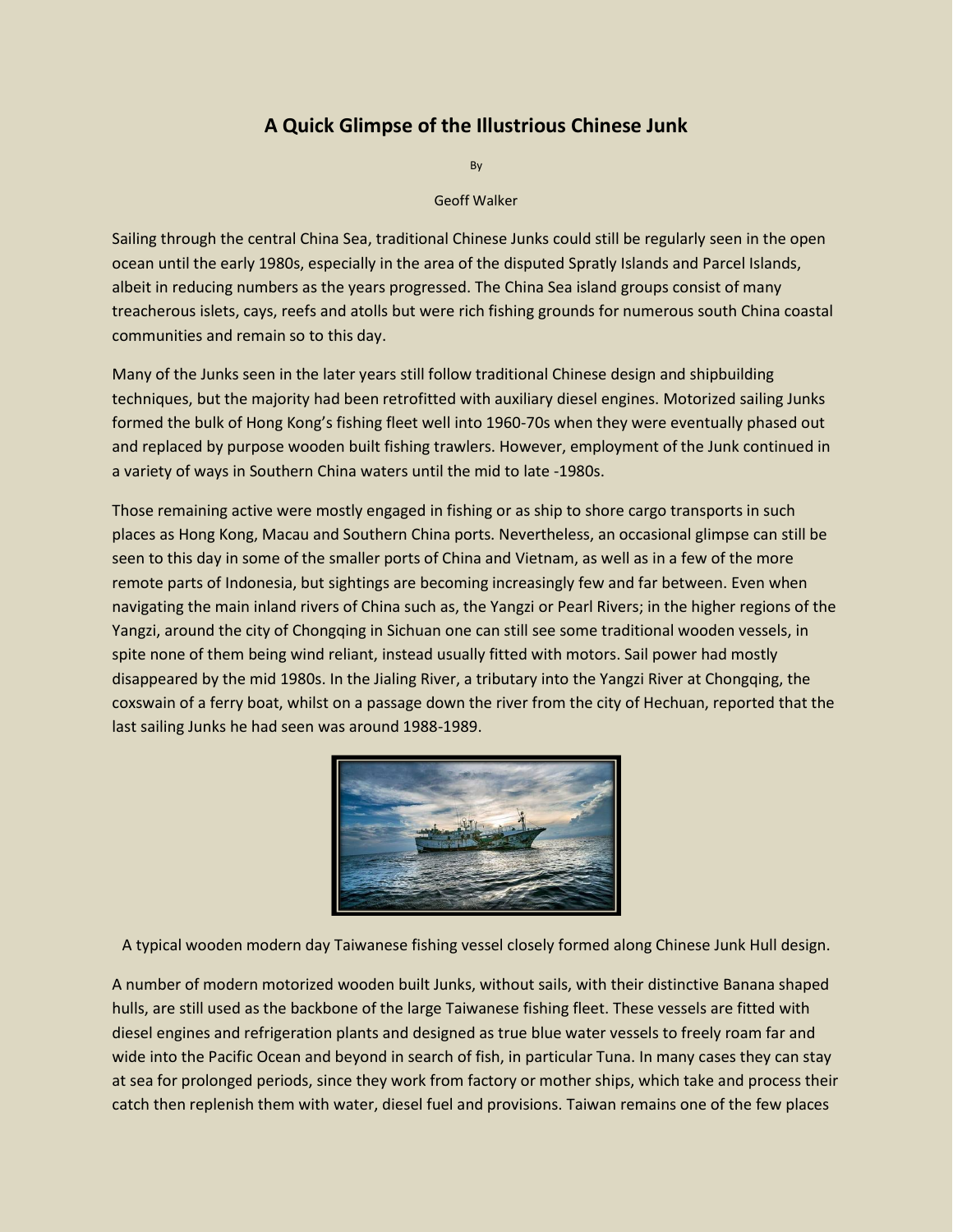were traditional Junk building skills still exist on a commercial scale. Other smaller Junk building shipyards may still be seen on the banks of the Pearl River, at its lower reaches, bordering Macau.

The English name "Junk" derives from a combination of the Javanese "Djong" (meaning a large ship), the Portuguese "Junco" and the Dutch "Jonk", as a consequence of these ships being used extensively throughout the Dutch East Indies and the noticeable presence of Portuguese navigators in the Southern parts of China during the colonial era.

The original "Junk"was developed during the Song dynasty (960-1279) from a basic design that emerged around the  $2^{nd}$  century but had been progressively refined, although always maintaining its traditional design features of inner compartments separated by bulkheads each accessed by separate hatchways and ladders (intended to minimize flooding if the hull was holed), low freeboard and high poop deck. None of these vessels carried a central keel. Instead they used dagger boards and large stern rudders, which were far more advanced than any western ship design of the times. These sailing Junks were extensively used by Traders as cargo carriers, fishing boats or indeed as floating storage hulks as well as houseboats. They varied in size from small to very large and could feature a variety of rigs, all using heavy Bamboo for main masts, in the earlier versions. However, all varieties used elliptical, fully battened sails (battens used were of Bamboo), and were flat bottomed, which made them ideal for navigating up shallower rivers and coastal creeks, meaning they could sit comfortably and upright on the sea bed during periods of low water. They were generally constructed from light woods, although later built of Teak wood after  $17<sup>th</sup>$  century. There was a slight variation in design between those Junks constructed for specific trades around Malacca (Malaya), Singapore, Vietnam and Indonesia but the modifications or refinements never deviated much from the basic overall design concept and were only incorporated to facilitate local requirements.

These sailing ships were extremely good at sea and provided superb sea handling qualities. They were sleek yet robust in their structure which assured their sea handling capabilities as well as excellent hull integrity and seaworthiness. Eventually the Chinese used these vessels for military purposes which later developed into a large imperial Chinese navy.

During the era of Chinese Admiral Zheng He, (a renowned Chinese seafarer and explorer of the Ming dynasty during the  $15<sup>th</sup>$  century), had a large naval fleet of Chinese Junks with a substantial expeditionary force placed under his command with the intention of seeking new trading routes and plundering treasures. This fleet of some 300 Junks explored as far west as India, Ceylon, the Persian Gulf, East and South Africa. The fleet also included the largest Junk ever built, the legendary nine-mast treasure ship which was 400 feet long with a 150 feet beam. Admiral Zheng He's fleet traded mostly in Ivory and Spices whilst developing diplomatic ties with other countries visited along his route of discovery.

However, during the Ming dynasty (15-16<sup>th</sup> century) commercial seaborne trading was banned by the then Chinese Emperor. This caused a temporary decline in shipbuilding expertise and a downturn in the number of vessels constructed during the period. Nevertheless, Chinese junks resumed their Asian trades during the 16th and 17th century, in particular to Southeast Asia and to Korea and Japan, where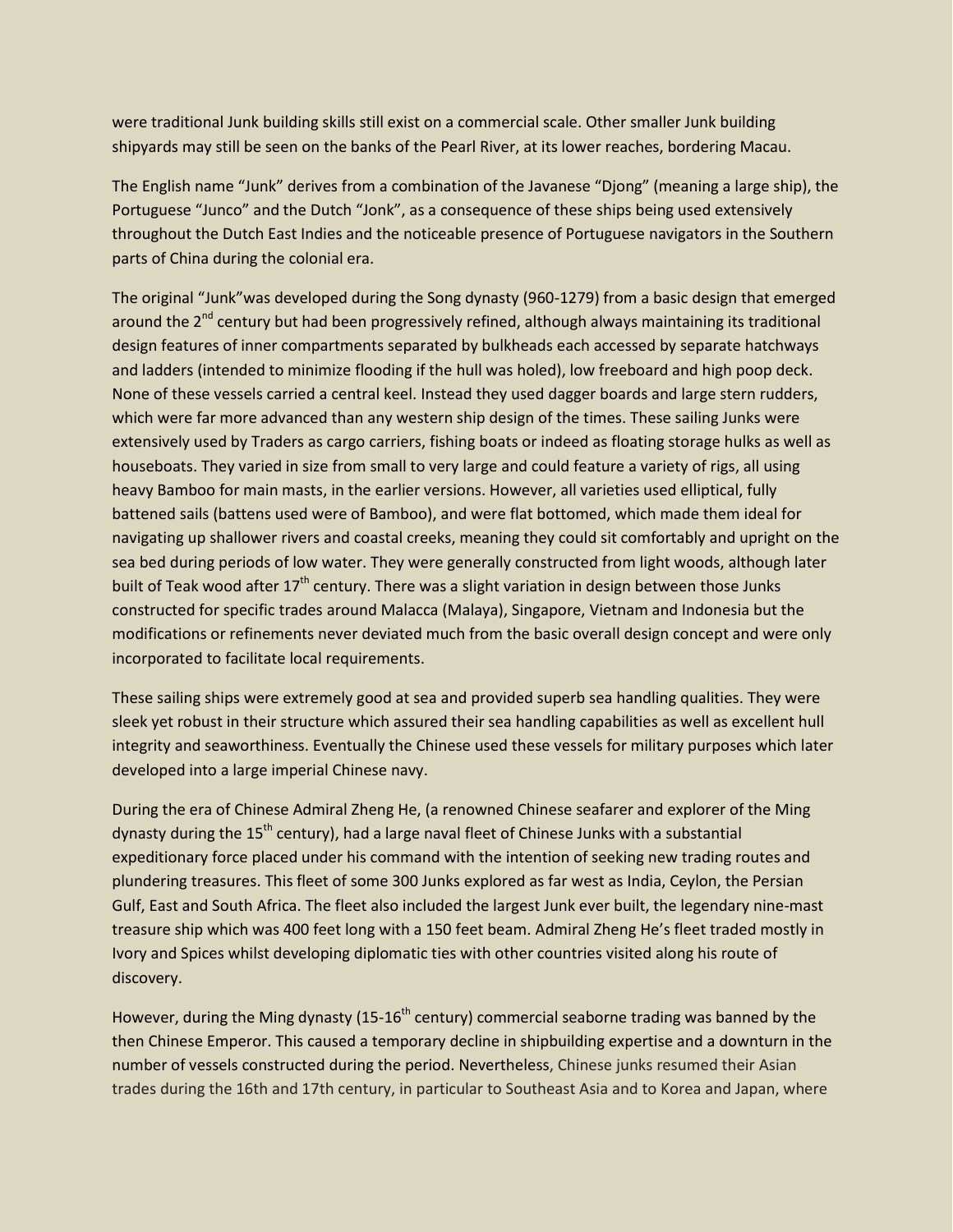they competed with Japanese, Portuguese and Dutch ships. The Junks employed in these trades were usually 3 masted and ranged in size between 200-800 tons, each carrying about 130 crew members, upward of 100 traders, together with numerous passengers.



Nowadays, the area of the South China Sea within the **9 Red Lines** is claimed by China but hotly disputed by other region countries, the most contentious areas of which are the Spratly and Paracel Islands. During the  $17<sup>th</sup>$  and  $18<sup>th</sup>$  century these disputes were non-existent, per se, and the shoals were common fishing grounds used by all coastal states bordering the South China Sea.

Chinese Cargo Junks in Hong Kong's Victoria Harbor. The battened sails, high poop deck and low freeboard are clearly visible in this image. One of the sail batten advantages was it restricted the tearing of sails to between the battens if they were blown out, which allowed the sail to remain partially useful, which is also illustrated in this image



Credit: Reportedly a SCMP image

A classic Chinese Junk. Clearly highlighted is the Bamboo battened sails and low freeboard. The keel free hull and sail arrangement made for a very stable sailing platform and inland river craft. Junks such as this were commonplace in such places, as Hong Kong, Guangzhou, Macau, Saigon, Singapore, Malacca and various Indonesian port*s*. There was also a regular lucrative sea trade between Manila and other southern China and Asian destinations.